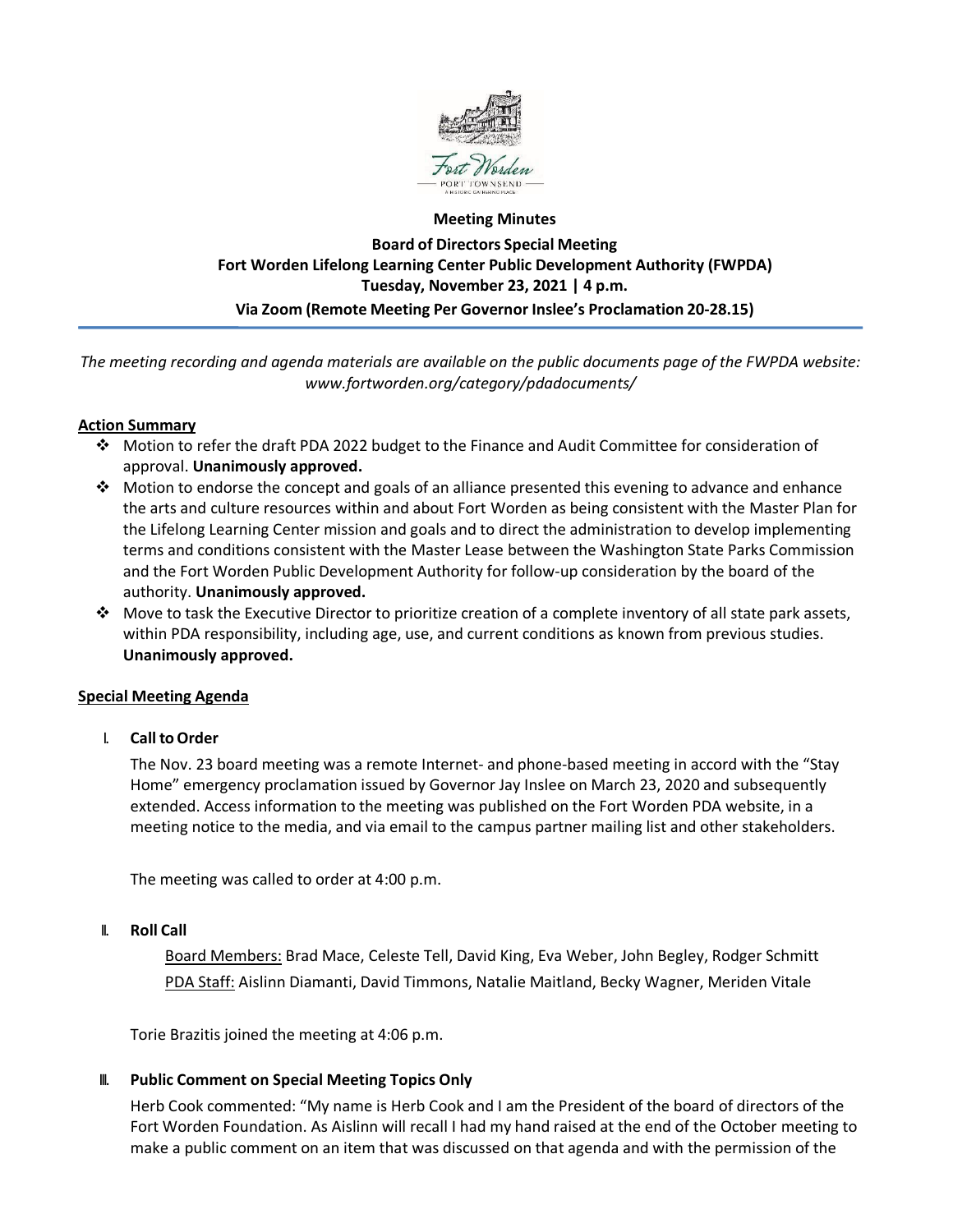chair since there was no public comment period at the end of that meeting because the meeting had run long I would like to make that brief comment now even though it is not on an item that is on this agenda."

The chair and board members had no objections.

 "My comment is that at that meeting in the discussion of the management agreement between the PDA and the Fort Worden Foundation for management of Makers Square one member of this board suggested by way of a question, but it was a pretty powerful suggestion, that perhaps members of the Fort Worden Foundation board were taking compensation for our service on that board and I believe the exact phrase used was 'enriching themselves.' I would like to make it clear for the record, for this body, and for the general public, since this is a public meeting, that no member of the board of the Fort Worden Foundation has ever taken any compensation for our service on that board. We all serve as volunteers with no compensation whatsoever and in fact the members of the board of the Fort Worden Foundation, in the going on six years now that we have been in existence, have contributed several hundred thousand dollars to the operations of the Fort Worden Foundation and I think for those in the public who may be wondering whether the Fort Worden Foundation is a trustworthy organization it's important to understand that all of us on the board serve absolutely without compensation and do what we can to contribute to the board. Thank you."

### IV. **Consent Agenda**

A. Review and approval of the October Accounts Payables **Proposed Action**: Approve the Consent Agenda

Consent agenda items, including reviewing October meeting minutes (which were not available at the meeting), were deferred with no objections.

## V. **Fort Worden Draft PDA 2022 Budget Presentation\* (30 minutes)**

- A. Staff Presentation
- B. Board Clarifying Questions
- C. Board Discussion
- D. Board Liaison Comments

David Timmons discussed working on a budget that gets the PDA back to its role as a property manager, especially after the split with hospitality, which is in line with the governance model of the master lease.

David Timmons said the PDA was successful in closing on the restoration bond, which restores the capital dollars that had previously been diverted and will give the PDA a small capital budget to work with moving into 2022. Also included is a \$600,000 operating reserve. Additionally, a \$250,000 line of credit for operations, also a debt reserve line of credit, plus backing from Jefferson county for a grant for 378,000 to secure the debt reserve. Once a secure debt reserve is established that money comes back to the PDA as capital dollars.

Also received final National Park Service approval for the Historic Tax Credits, which will allow for the Maker's Square project to be closed out by year end.

Timmons said that after the PDA split with Hospitality there will be three employees: the executive director, the records clerk, and the administrative assistant. Two finance positions will be contracted and grounds maintenance specifics still need to be figured out with state parks.

Timmons recommended referring the draft PDA 2022 budget to the Finance and Audit Committee for consideration OF approval.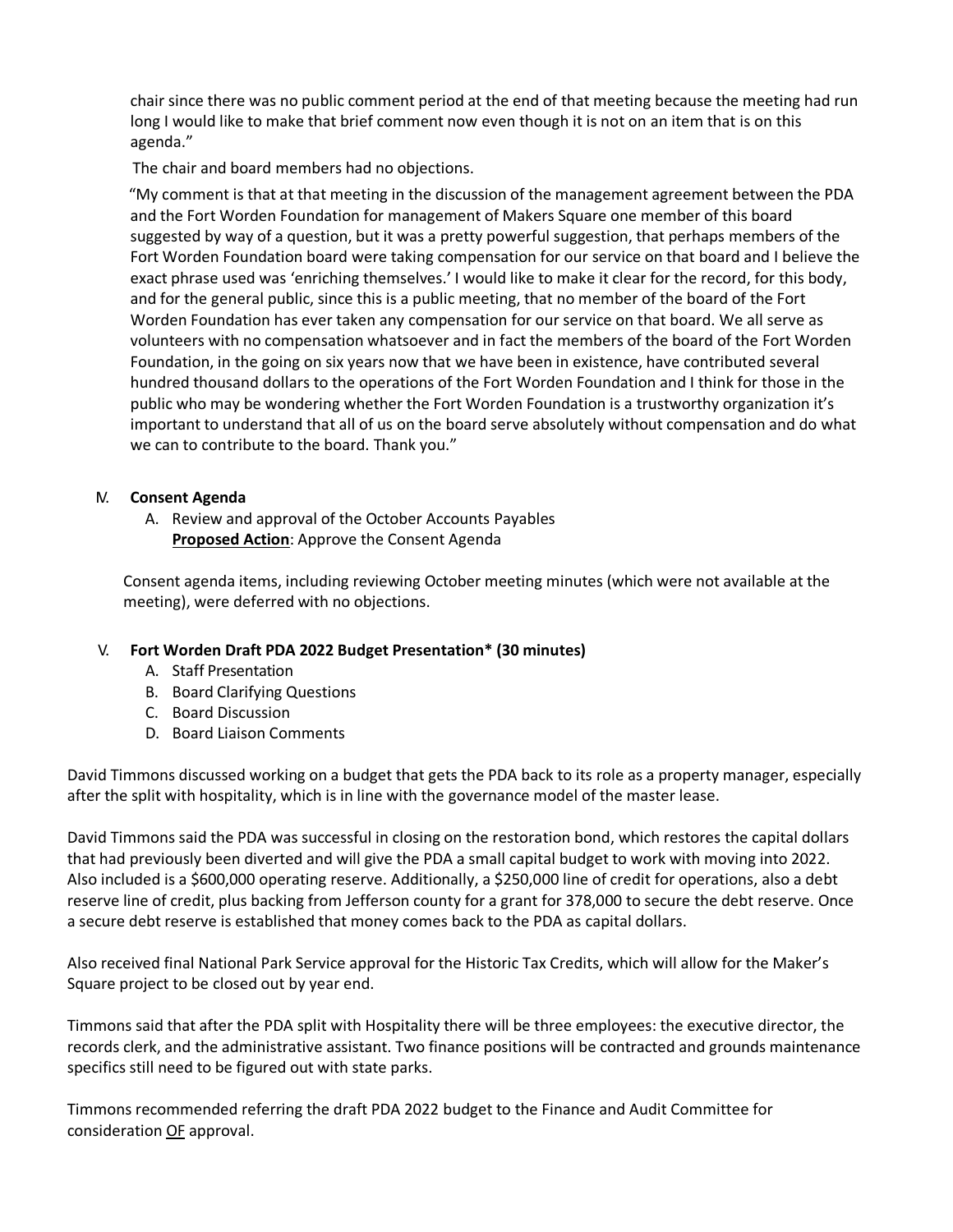Board members asked questions about where to direct future questions about the budget, participating on the Finance & Audit Committee, and its public meeting requirements.

Timmons said he had filed the budget with the city and state parks. Rodger Schmitt asked about that process since the budget hadn't been approved by the board. Timmons said the budget goes out as a draft first, which gives them opportunity to comment, and then comes back to the board for full approval at the next meeting.

The board accepted a question from Rob Birman (ED Centrum), who asked David Timmons if the budget had any revenue forecast for support from the Fort Worden Foundation; Timmons said no.

> **Proposed Action**: Motion to refer the draft PDA 2022 budget to the Finance and Audit Committee for consideration OF approval.

Rodger Schmitt made a motion to approve, John Begley seconded. Celeste Tell confirmed that the motion to approve includes the corrected language (underlined above). **Unanimously approved.**

## VI. **Partner Relationship Task Force (30 minutes)**

- A. Alliance Presentation
- B. Board Clarifying Questions
- C. Board Discussion
- D. Board Liaison Comments

Rob Birman, Executive Director of Centrum, gave a presentation titled "Creative Alliance Proposal: Arts and Culture Corridor at Fort Worden," which outlines a long-range plan to help expand the programming and fundraising reach of the Creative Alliance nationally and internationally, while also freeing the PDA to focus on its property management duties.

David King read into the record the following proposed action: "Motion to endorse the concept and goals of an alliance presented this evening to advance and enhance the arts and culture resources within and about Fort Worden as being consistent with the Master Plan for the Lifelong Learning Center mission and goals and to direct the administration to develop implementing terms and conditions consistent with the Master Lease between the Washington State Parks Commission and the Fort Worden Public Development Authority for follow-up consideration by the board of the authority."

Eva Weber asked about deferred maintenance, including whether buildings are currently unusable due to lack of maintenance. Birman said yes.

Brad Mace asked about the timeline for decision-making and how improvements to the creative corridor might impact other buildings on campus.

Torie Brazitis mentioned her interest in creating a common set of data on the PDA's responsibilities under the Master Lease in order to be clear about responsibilities between the PDA and the Alliance.

Celeste Tell asked about potential options for moving forward outside of the Alliance and maintaining a standardof-care across the campus.

Mayor Michelle Sandoval asked questions about the timeline in regards to lease length and the time it takes to fundraise, as well as what would happen if partners leave.

Brad Mace asked for clarification about the shared duties for finding new partners between the PDA and the Alliance. He asked David Timmons about how new partners/tenants would impact ongoing grants or financial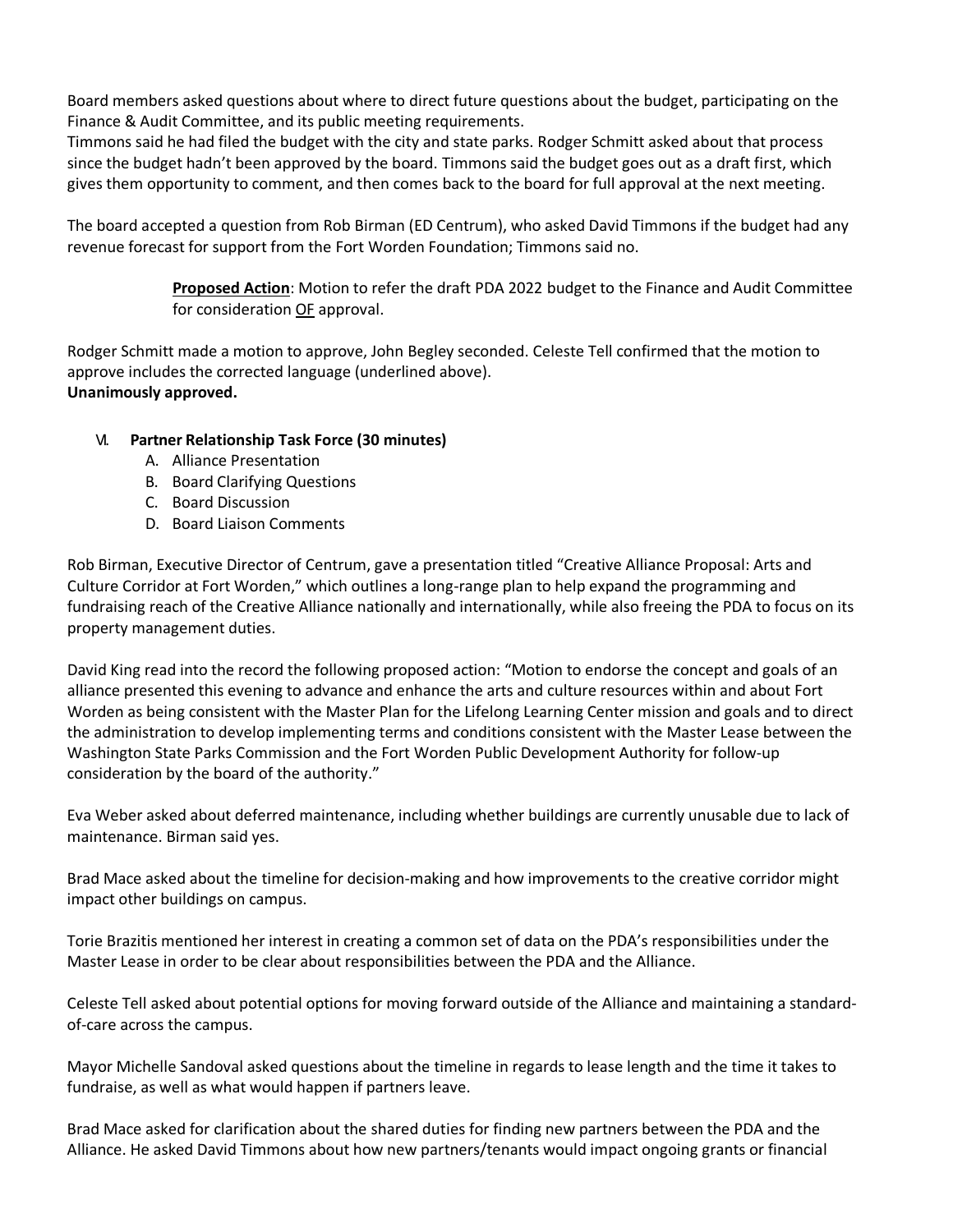contributions from the state/county/feds that the PDA is currently eligible for. Timmons explained that it all depends. He also mentioned the information in the presentation, as Birman said, is an observation assessment.

David King said the key phrase from his perspective was public-private partnerships.

David Timmons mentioned the need to avoid redundancy and prevent duplication of efforts.

Brad Mace wondered about simultaneously pursuing this approach while also considering other options.

Torie Brazitis read an alternate motion into the record: "I move to ask the executive director to prioritize creation of a complete inventory of park assets under the responsibility of the PDA including age, use, and current conditions of buildings."

After discussion, Eva Weber moved to approve the motion as read by David King. Brad Mace seconded the motion.

"Motion to endorse the concept and goals of an alliance presented this evening to advance and enhance the arts and culture resources within and about Fort Worden as being consistent with the Master Plan for the Lifelong Learning Center mission and goals and to direct the administration to develop implementing terms and conditions consistent with the Master Lease between the Washington State Parks Commission and the Fort Worden Public Development Authority for follow-up consideration by the board of the authority." **Unanimously approved.**

Torie Brazitis offered another motion for the board to consider: "Move to ask the Executive Director to prioritize creation of a complete inventory of all state park assets, within PDA responsibility, including age, use, and current conditions."

Celeste Tell seconded.

John Begley asked to include a timeframe.

David Timmons said a uniform standard is needed, so as not to create competing concepts or proposals. He said a building inventory exists, it's just a matter of finding it.

Celeste Tell clarified that this would be a condition assessment, not prescriptive.

Mayor Sandoval asked whether Brazitis' motion intended to create another observational assessment or pursue more in-depth inspections.

Brazitis responded that she was looking for the PDA to have one set of data to work from by gathering previous reports into one document, like a "de-duping exercise."

Brazitis re-read the motion with amendments: "Move to [t]ask the Executive Director to prioritize creation of a complete inventory of all state park assets, within PDA responsibility, including age, use, and current conditions [as known from previous studies]."

# **Unanimously approved.**

## VII. **Hospitality Task Force (0 minutes)**

- A. Staff Report *no report*
- B. Board Clarifying Questions
- C. Board Discussion